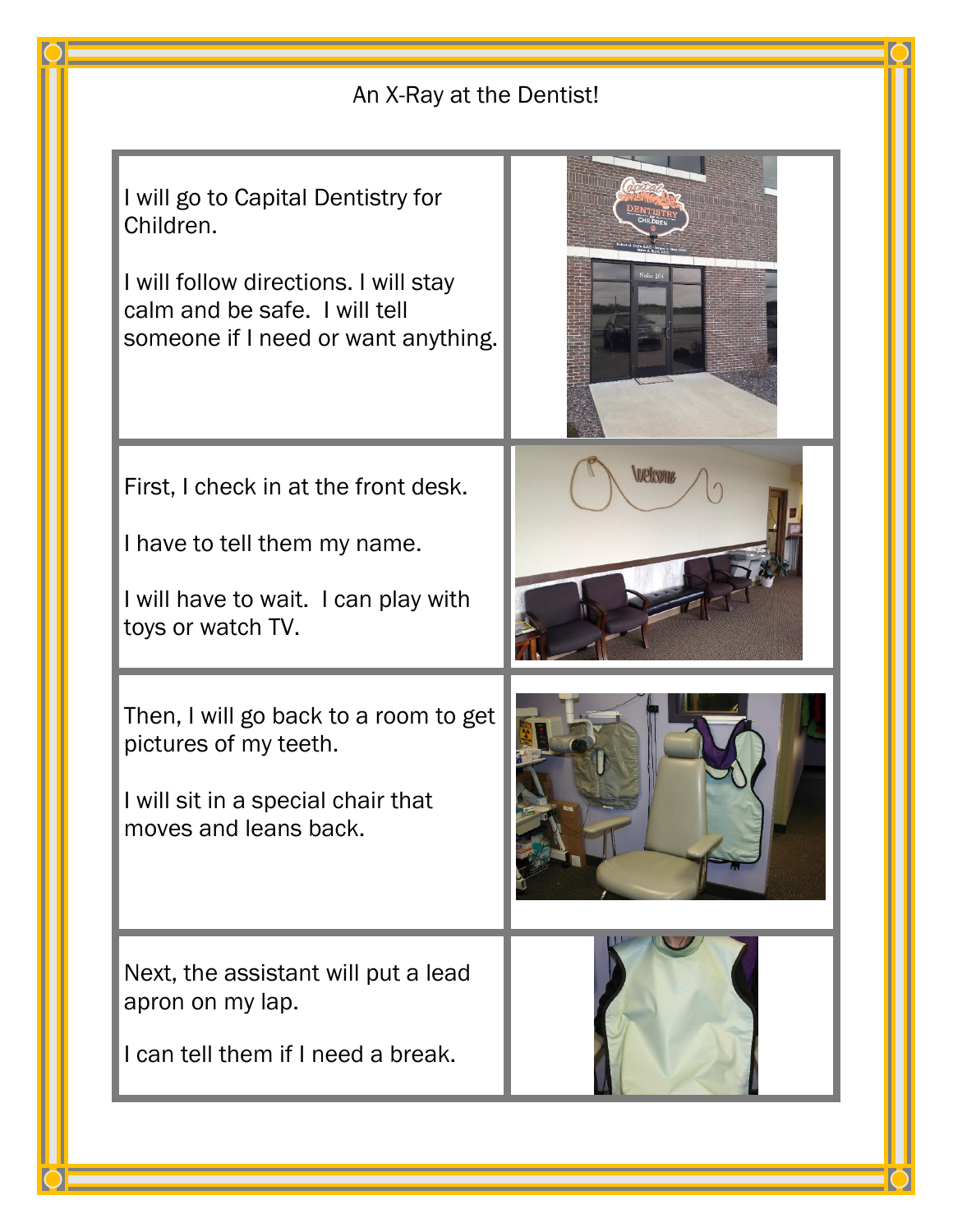| An X-Ray at the Dentist!                                                                                                                                                                                                                                          |  |
|-------------------------------------------------------------------------------------------------------------------------------------------------------------------------------------------------------------------------------------------------------------------|--|
| After I have the apron on, the<br>assistant will place an x-ray sensor<br>next to my teeth in my mouth.<br>The assistant will place the x-ray<br>camera next to my cheek.<br>I will have to bite my teeth together<br>so that the assistant can get a<br>picture! |  |
| The Assistant will leave the room to<br>push the x-ray button. The camera<br>will make a buzz sound.<br>When the x-ray is complete, I can<br>go sit in the exam room.                                                                                             |  |
| When I am finished, I get to get a<br>toy from the machine!<br>Then, I check out at the front desk.<br>I am all done!                                                                                                                                             |  |